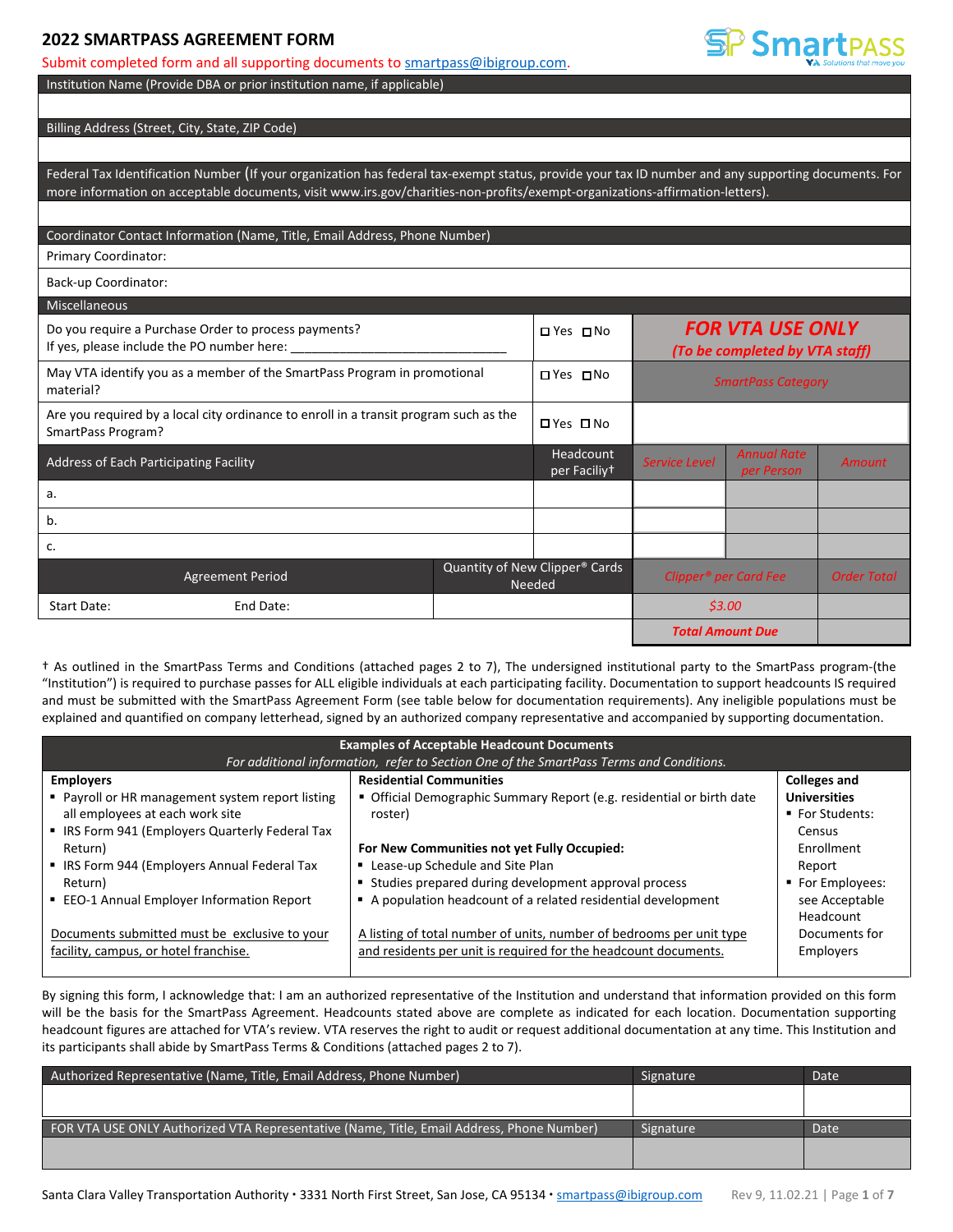

This agreement ("Agreement") is made between the Santa Clara Valley Transportation Authority ("VTA"), and the Institution.

The purpose of this Agreement is to promote transit ridership by providing annual transit SmartPasses valid on VTA services, to be distributed by the Institution to the Institution's eligible participants. SmartPasses will be furnished on Clipper® electronic fare cards subject to the following terms and conditions.

# **1. PARTICIPANT COUNTS AND RATES**

Rates for this Agreement are as set forth in the VTA Fare Tariff (made available to the Institution upon request) and are deeply discounted relative to all other VTA fares. Fares are based on the following three (3) categories:

### 1. Collegiate Pass

College & University Systems – Colleges that belong to the California Community College system, San Jose State University, Santa Clara University, and Stanford University.

- 2. Not-For-Profit Pass
	- a. Nonprofit An organization granted nonprofit status under state and federal tax exemptions. May also include not-for-profit schools.
	- b. Low-Income Housing Generally refers to properties required to provide units at below-market rents that are subsidized or discounted based on the tenant's income, unlike "Market Rate Housing" where rents are set by the landlord based on how much the unit is worth in the market. Some examples include: Low-Income Housing, Subsidized Housing, and Senior Housing.
	- c. Government Agency A local, state, or federal administrative unit of U.S. government.

In order to qualify for the Not-for-Profit Pass, the Institution must submit its Tax ID Number as recorded in the IRS database. Alternatively, the Institution can provide an affirmation letter from the IRS proving federal tax-exempt status.

3. Corporate Pass

For-profit – A business, school, residential housing, development, or corporation organized for the purpose of earning profits and enhancing the financial position of the owners.

In order to be eligible for the SmartPass program, the Institution must contract SmartPass for its entire employee, resident, or student population, as applicable. Determining the "entire population" headcount for purposes of this Agreement will generally follow these principles:

- For Employers: The Agreement will cover all employees whose place of work is in Santa Clara County; employees permanently working from home residing outside the County may be excluded. Optionally, employers with multiple facility locations within Santa Clara County may choose to cover only selected facility locations in the Agreement. Agreement headcount will include all full-time employees as well as all members of any other class of employees to whom the pass is made available, including part-time employees, contractors, or staffing agency employees. Employers shall provide acceptable documentation to support Agreement headcount figures. While availability or suitability of documents will vary by size and category of business, some examples of acceptable documentation include the following:
	- o IRS Form 941 (Employers Quarterly Federal Tax Return)
	- o IRS Form 944 (Employers Annual Federal Tax Return)
	- o EEO-1 Annual Employer Information Report
	- o Payroll or HR management system report, with a transmittal on letterhead signed by a responsible corporate officer
- For Colleges and Universities: The Agreement will cover all enrolled students and may optionally also cover all employees; full-time remote learning students with mailing address outside the County and employees permanently working from home residing outside the County may be excluded. Student enrollment figures will be as documented in publicly- available reports. Employee counts, if applicable, will be supported by the same documentation that is required of other employers. Employee headcount will include all full-time employees as well as all members of any other class of employees to whom the pass is made available, including part-time employees, contractors, or staffing agency employees. For colleges/universities, see additional sections 24 – 30.
- For Residential Communities: The Agreement will cover all residents ages 5 years and older. Population headcounts will be supported by reports submitted to public agencies or management bodies or residential rosters. For residential communities not yet opened/fully occupied, an occupancy analysis must be provided to estimate future residential headcount. This analysis can include studies prepared during development approval process, a lease-up schedule, a site plan, or a population headcount of a related residential development.

SmartPasses may not be provided or resold to individuals outside the Institution or otherwise not part of the population as defined in this Agreement. The Institution may charge eligible participants for SmartPasses but may not charge any more than the per-capita rate for the Institution as stated in this Agreement, plus any card fee required by VTA. The Institution may divide the "Total Amount Due" under the Agreement between their participants only if the individual cost does not exceed the per participant rate. Any payment disputes resulting from the Institution charging eligible participants for SmartPasses must be resolved by the Institution; VTA will not participate in any internal disputes or requests for refunds.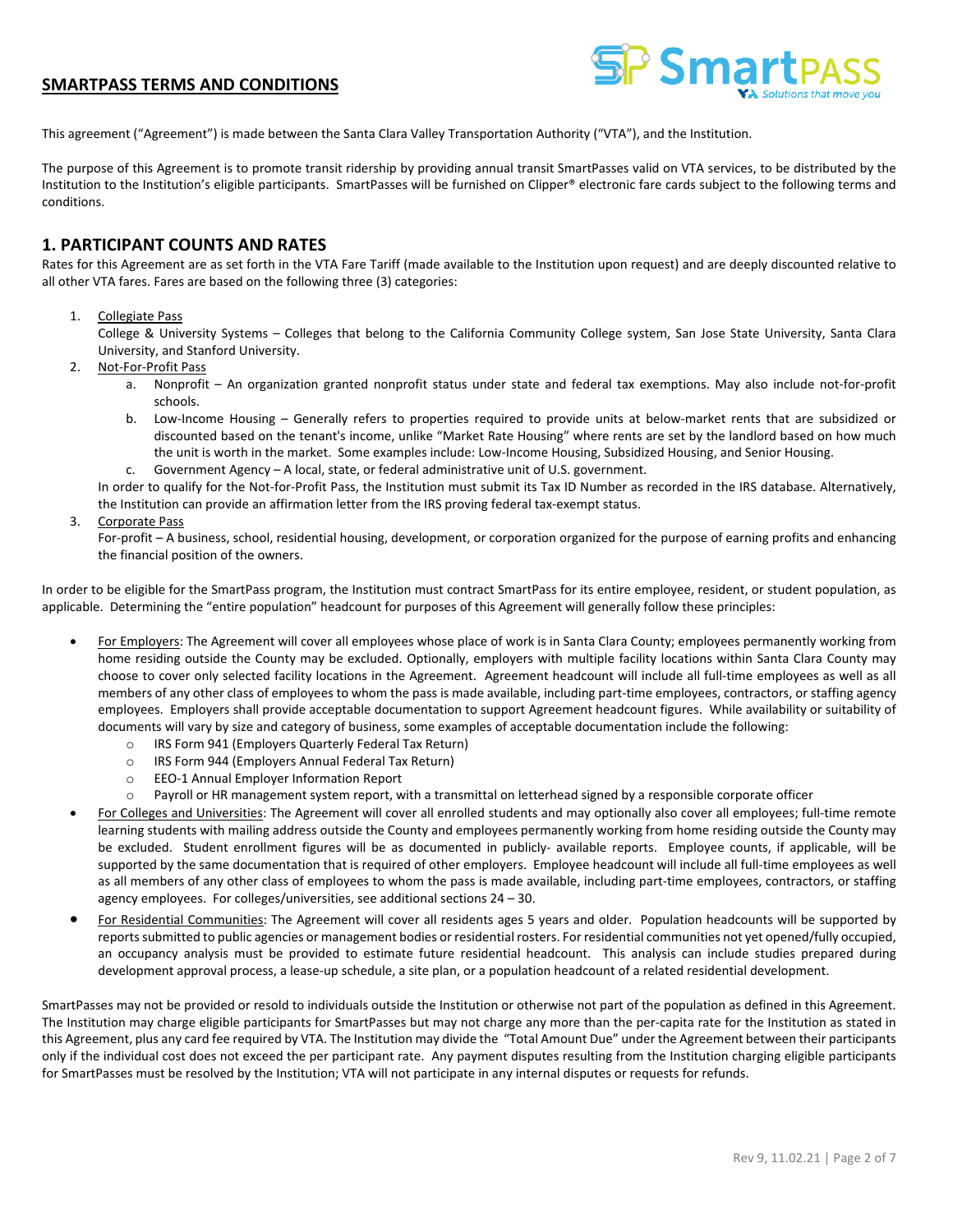

### **2. RECORD KEEPING AND SMARTPASS INSTITUTIONAL PORTAL**

The Institution shall maintain an inventory of all Clipper® SmartPass cards received from VTA and a log of card serial numbers and names of assigned cardholders. VTA reserves the right to audit headcount reports (including payroll records or other relevant information) to verify the number of eligible participants at the Institution's location(s). The Institution's primary SmartPass coordinators will have access to the SmartPass Institutional Portal (see SmartPass Institution Portal Training Guide for instructions). Clipper® card inventory will be reflected in the SmartPass Institutional Portal. With this tool, coordinators will have the ability to run utilization reports, deactivate SmartPass Clipper® serial number(s), reactivate SmartPass Clipper® serial number(s), and request new Clipper® SmartPass cards (see SmartPass Institution Portal Training Guide for full list of capabilities).

# **3. PAYMENT**

### **New Customers:**

For a new (first-time customer) annual Agreement, full payment is due prior to receipt of Clipper® SmartPass cards, unless a payment schedule has otherwise been agreed upon in writing between the Institution and VTA. Payment will include the calculated rate for annual SmartPasses, plus the Clipper® fee per card order for a specified quantity of Clipper® cards, as discussed further in Section 6 below. Any proration based on Agreement effective dates will be applied on a monthly basis.

#### **Renewing Customers:**

For a renewed (returning customer) annual Agreement, full payment is due 15 days prior to the expiration date of the current SmartPass Agreement between VTA and the Institution, meaning the agreement that this Agreement is renewing (hereinafter referred to as "Prior Agreement"). Delays in payment may result in disruption of access to transit services. Renewal payments not received prior to the Prior Agreement expiration date will result in the deactivation of all SmartPasses assigned to the Institution. For colleges/universities, see section 24 – 30.

If the renewing Institution requests additional Clipper® SmartPass cards during the Renewal Period, payment for such is due at the same time as the renewal payment, as described immediately above. If the renewing Institution requests additional Clipper® SmartPass cards after the end of the Renewal Period, payment for such is due prior to delivery of cards. The "Renewal Period" commences upon the Institution's receipt of this Agreement for renewal and concludes 15 days prior to the expiration of the Prior Agreement.

If the renewing Institution has an outstanding balance, the Institution is not eligible to participate in the SmartPass Program and may have its inventory of SmartPasses deactivated until outstanding balances are settled.

#### **Check and Credit Card Payments:**

The maximum payment allowed online with credit card, debit card, or PayPal is \$2,500.00 per transaction. Any fees incurred for returned checks or chargebacks will be assessed to the Institution. Any such fees must be paid within five (5) business days. Failure to timely pay unpaid balances may result in the deactivation of all SmartPasses.

#### **Third-Party Procurement Fees:**

The Institution will be invoiced by VTA for any payment-related fees incurred through the use of an Institution's third-party procurement service.

#### **Pause In Fare Collection Period:**

If the Institution is a college or university, in the event VTA implements a pause in fare collection due to state, federal, or local safety mandates ("Fare Pause"), the Institution will receive a credit toward any future renewal of this Agreement. The credit will be reflective of the term of the Fare Pause and shall be prorated by month.

If the Institution is not a college or university, in the event of a Fare Pause, the Institution will receive an extension to its current SmartPass Agreement. The extension shall be reflective of the term of the Fare Pause and will be prorated by month.

### **5. ELIGIBLE SERVICE AND FARE VALIDATION**

Standard SmartPasses are valid fare for all VTA-operated fixed route bus and light rail services through the Agreement period. A Standard SmartPass is a valid fare on VTA local bus and light rail services only; premium fare and special event service are excluded from the SmartPass program.

#### **Access to VTA Express Bus Routes**

VTA has a new Express Bus Program that will replace access to VTA's Express Bus service previously offered only through the Express SmartPass addon option. This Express Bus Program began April 6, 2020. All SmartPass participants must therefore pay a \$2.50 surcharge by tagging their card upon boarding a VTA Express bus. Cash value must be loaded on their SmartPass Clipper card. For more information on the Express Bus Partnership Program visit [www.vta.org/ExpressBusProgram.](http://www.vta.org/ExpressBusProgram)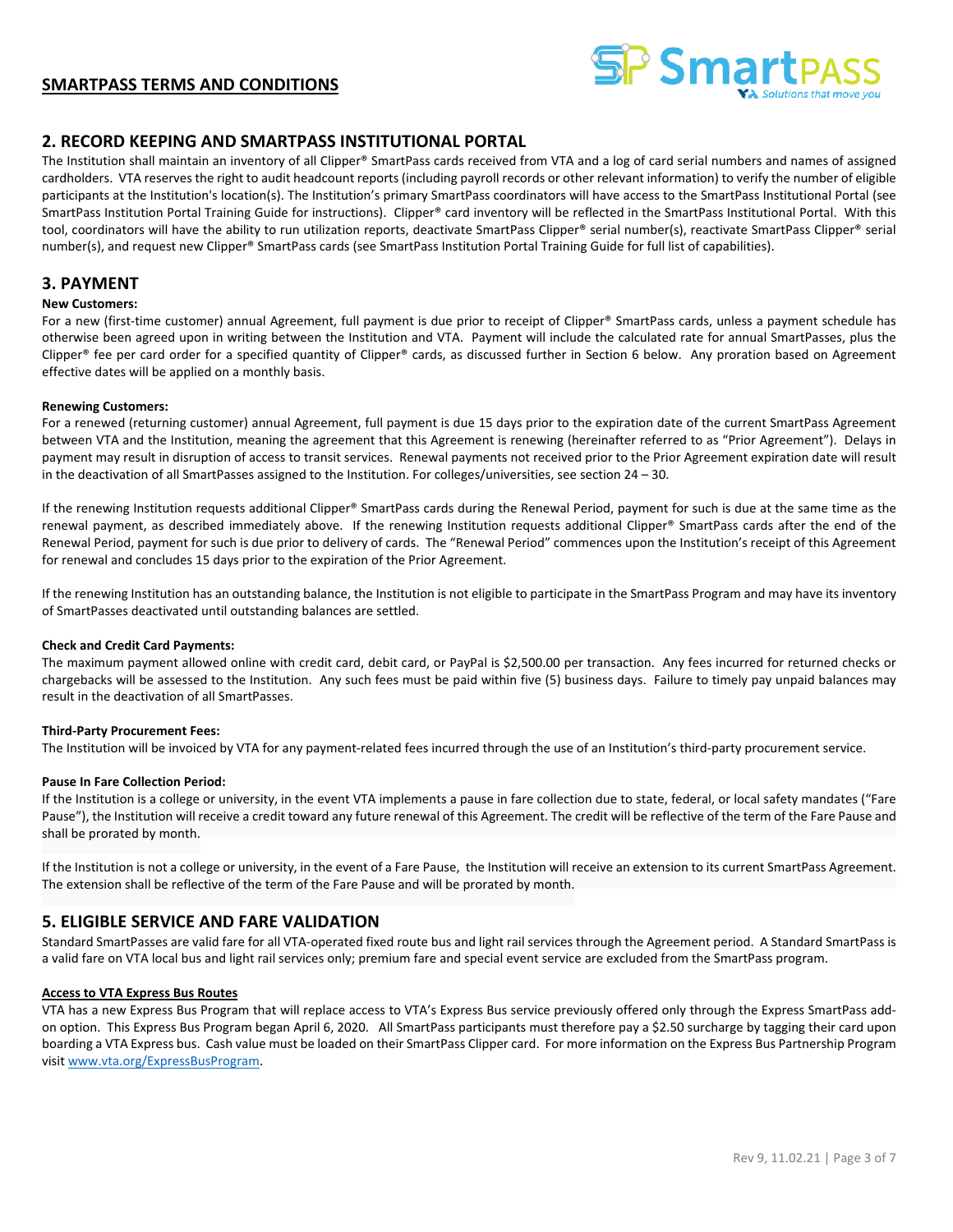

For use on VTA bus service, Clipper® SmartPass cards will be tagged on the Clipper® reader mounted on the bus upon boarding the bus. For use on VTA light rail, SmartPass holders are required to tag their Clipper® SmartPass cards on a Clipper® card reader on the station platform before boarding. SmartPass holders are subject to all VTA fare inspection regulations.

The Standard SmartPass is not honored on Highway 17 Express, Dumbarton Express, Caltrain, Monterey-Salinas Transit, Altamont Commuter Express (ACE), or other services not directly operated by VTA.

Employer SmartPass Agreements also provide credit equal to the VTA Adult Base Fare towards a One-Way Trip on VTA's complementary ADA paratransit service. No credit will be provided for any other type of paratransit trip, including premium services or service charges. For colleges/universities, see section  $24 - 30$ .

# **6. CLIPPER® SMARTPASS CARDS AND PHOTOS**

To reduce the opportunity for fraud and misuse, and for the sustainability of the SmartPass program, VTA recommends that the Institution print the participant's name and photo on the back of each Clipper® SmartPass card.

Upon request from an authorized representative of the Institution, and at VTA's sole discretion, VTA may provide photo-printing services and maintain the pre-paid Clipper® SmartPass card supply on behalf of the Institution. The Institution may track and monitor its VTA-maintained pre-paid card inventory via the SmartPass Institutional Portal.

The SmartPass cannot be virtualized and can only be accessed through the plastic Clipper® Card issued by the participating SmartPass Institution. If a Clipper® SmartPass card is virtualized, the SmartPass will be deactivated. Participants are advised to reach out to the Institution for a replacement.

# **7. CLIPPER® CARD FEE**

Effective October 3, 2016, any Clipper® SmartPass cards supplied pursuant to this Agreement are subject to a one-time \$3.00 per card fee. This is (i) a fee for the cost of Clipper® cards, as determined and assessed by the Metropolitan Transportation Commission (MTC), manager of the Clipper® program, and (ii) subject to change upon notification by MTC.

## **8. PARTICIPANT TERMINATION**

Institution shall use the SmartPass Institutional Portal to deactivate the Clipper® SmartPass card serial number for any participant who loses his/her eligibility, no later than 30 calendar days after the participant's loss of eligibility. Loss of eligibility includes but is not limited to the following situations: employees no longer with the company, students no longer enrolled, or staff no longer employed with the college/university, or individuals that no longer reside in the residential community. For colleges/universities, see section 24 – 30.

## **9. HEADCOUNT CHANGES**

Institution is required to notify VTA, in writing, within 30 calendar days of any significant increase in the participant headcount for this Agreement. For this purpose, "significant increase" means: (i) an increase of **5%** or more above the current Agreement headcount for Institutions with less than 10,000 participants, or (ii) any headcount increase of **500** or more individuals for Institutions with 10,000 or more participants. Upon receiving such notification, VTA will invoice Institution for the additional headcount based on the per-capita rate(s) established in this Agreement, pro-rated for the remainder of the Agreement term. Institution shall make payment for the change within 30 calendar days of receiving VTA's invoice.

Institution may request Agreement adjustments for significant headcount decreases of 10% or more below the current Agreement headcount. Requests for Agreement adjustments will only be considered if the Institution provides, at the time of its request, an equivalent number of Clipper® SmartPass card serial numbers to be deactivated. If adjustments are accepted, VTA will credit the Institution for the change in headcount for the number of months remaining in the Agreement term. For colleges/universities, see section 24 – 30.

If the Institution is renewing this Agreement for less than its Prior Agreement headcount, the Institution must submit a list of Clipper® SmartPass card serial numbers to be deactivated as of the effective date of this Agreement term. If the Institution fails to provide a deactivation list prior to the effective date of this Agreement, the headcount will not be adjusted from the Prior Agreement, and such headcount will be invoiced for this Agreement for the entire year.

## **10. LOST, STOLEN, or CONFISCATED CLIPPER® SMARTPASS CARDS**

If a Clipper® SmartPass card has been lost or stolen, the Institution shall immediately deactivate that Clipper® serial number via the SmartPass Institutional Portal (see SmartPass Institution Portal Training Guide for instructions). After deactivation, if Institution maintains a card inventory of Clipper® SmartPass cards, Institution may provide a replacement card to the participant who reported the loss. Institution will provide no more than one (**1**) replacement SmartPass to any single individual during the term of this Agreement.

All Clipper® SmartPass card replacement requests must go through the Institution's SmartPass coordinator. If a SmartPass-registered card holder contacts Clipper® customer service or initiates an on-line request for a replacement, Clipper® may impose a \$5 replacement fee and any active Clipper®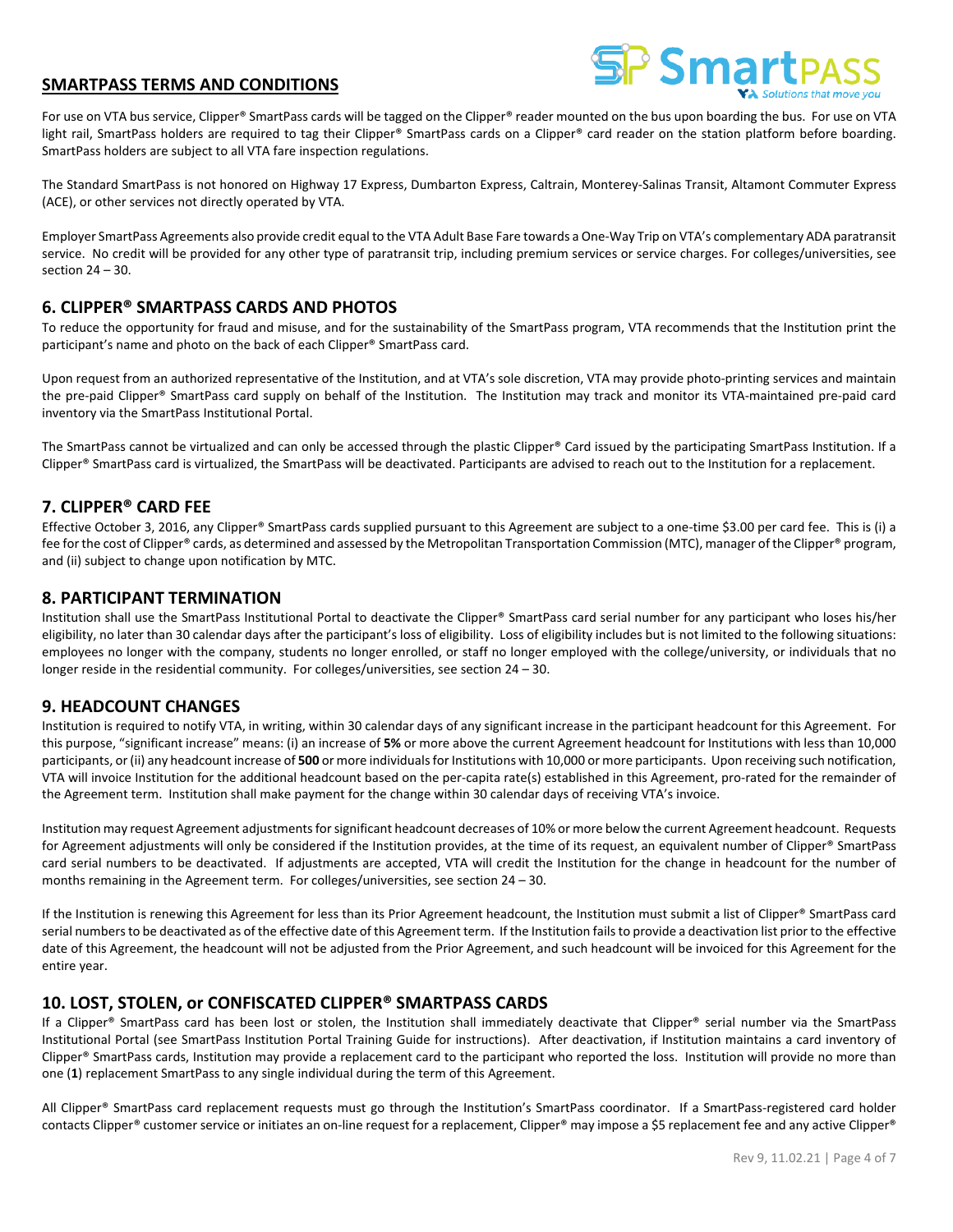

products or cash value previously loaded by that card holder will be transferred to the replacement Clipper® card. All replacement Clipper® SmartPass cards initiated through Clipper® or the Clipper® website will be mailed directly to VTA. If Clipper and VTA cannot verify the SmartPass eligibility of the card holder, the SmartPass on the replacement card will be deactivated and the card will be mailed directly to the card holder.

Clipper® SmartPass cards confiscated by Fare Inspectors or Coach Operators will be deactivated, and the Institution coordinator will be notified of such. Fare evasion, or unauthorized or fraudulent use of fare media may result in fines and/or incarceration pursuant to California Penal Codes §483 or §640.

Clipper® SmartPass cards that have been turned in to VTA's Lost and Found will be stored at the VTA Customer Service Office (located at 55-A West Santa Clara Street, San Jose, CA, 95113) unless VTA is able to identify the owner with the help of the Institution coordinator. If unclaimed after three (3) months, VTA will deactivate the SmartPass, block the Clipper® card, and notify the Institution coordinator.

## **11. EMERGENCY RIDE HOME PROGRAM**

Only Employer SmartPass participants are eligible to use the VTA Emergency Ride Home Program. During the term of this Agreement, on any day when an eligible SmartPass participant travels from home to work utilizing the VTA bus or light rail services, that participant may use the Emergency Ride Home Program by contacting his/her Institution coordinator.

# **12. IMPROPER USE OF SMARTPASS**

The SmartPass and other VTA fare media are nontransferable and, therefore, cannot be sold, transferred, or duplicated. Transfer of the SmartPass constitutes fare evasion, a violation of California Penal Code §640. VTA has the right to deactivate any or all passes if VTA believes that the SmartPass Program has been misused in any way by the Institution. VTA also reserves the right to pursue claims or demands against, or seek prosecution of, anyone who transfers, duplicates, alters, or commits unauthorized use of the SmartPass with the intent to defraud.

Institution shall notify participants at the time of distribution that SmartPasses are nontransferable to family or friends. In the case of repeated instances of participants' misuse of SmartPasses, the Institution bears the risk of termination of this Agreement without refund.

VTA may deactivate any SmartPass if there is reason to believe that the SmartPass was issued based on false information provided by Institution or that the SmartPass has been transferred to a non-eligible person.

### **13. AGREEMENT TERMINATION**

Institution may terminate this Agreement by giving VTA written notice at least 60 calendar days prior to the effective termination date. All SmartPasses loaded on Clipper® cards issued to the Institution will be deactivated upon the effective termination date. Per the VTA Fare Resolution 2017.06.23, VTA does not provide refunds for purchased passes. Instead, VTA may apply a credit towards the Institution's subsequent return to the program.

VTA may terminate this Agreement at any time with or without cause. Upon such termination, VTA will immediately block use of the SmartPasses and shall return Institution's payment on a prorated basis within 30 calendar days of the termination date. Termination due to improper use, fraud, or other violations of this Agreement will be ineligible for refund.

## **14. MODIFICATION**

VTA reserves the right to change these terms and conditions at any time. Notice of any modifications will be posted to the web at [www.VTA.org/SmartPass](http://www.vta.org/SmartPass) and will be communicated by email to SmartPass program coordinators or other recognized points of contact for participating Institutions. It is the responsibility of the Institution to check VTA's website for changes to the SmartPass program.

### **15. NO ASSIGNMENT**

Institution will not assign or transfer this Agreement or any portion thereof without the prior written consent of VTA. Any assignment, transfer, change, or subcontract in violation of this Agreement will be void.

## **16. PERSONALLY IDENTIFIABLE INFORMATION ("PII")**

Because SmartPasses are furnished on Clipper® electronic fare cards, SmartPasses are subject to MTC's privacy policy, which can be found here: [www.clippercard.com/ClipperWeb/privacy.do.](http://www.clippercard.com/ClipperWeb/privacy.do) 

### **How VTA Uses PII**

VTA will use the PII collected in order to process the following services: card replacements, card printing, card audits, Agreement renewals, and aggregated anonymous reports of travel pattern data, as discussed in Section A below. VTA does not sell or rent PII to any third party. VTA will not disclose PII to any third party not affiliated with VTA, except for disclosures to contracted service providers who assist VTA in the administration of the SmartPass program, and disclosures that are required by law, as discussed in Section B below. VTA-contracted service providers will not share PII and will limit their use of gathered information to advance their ability to deliver requested services to VTA.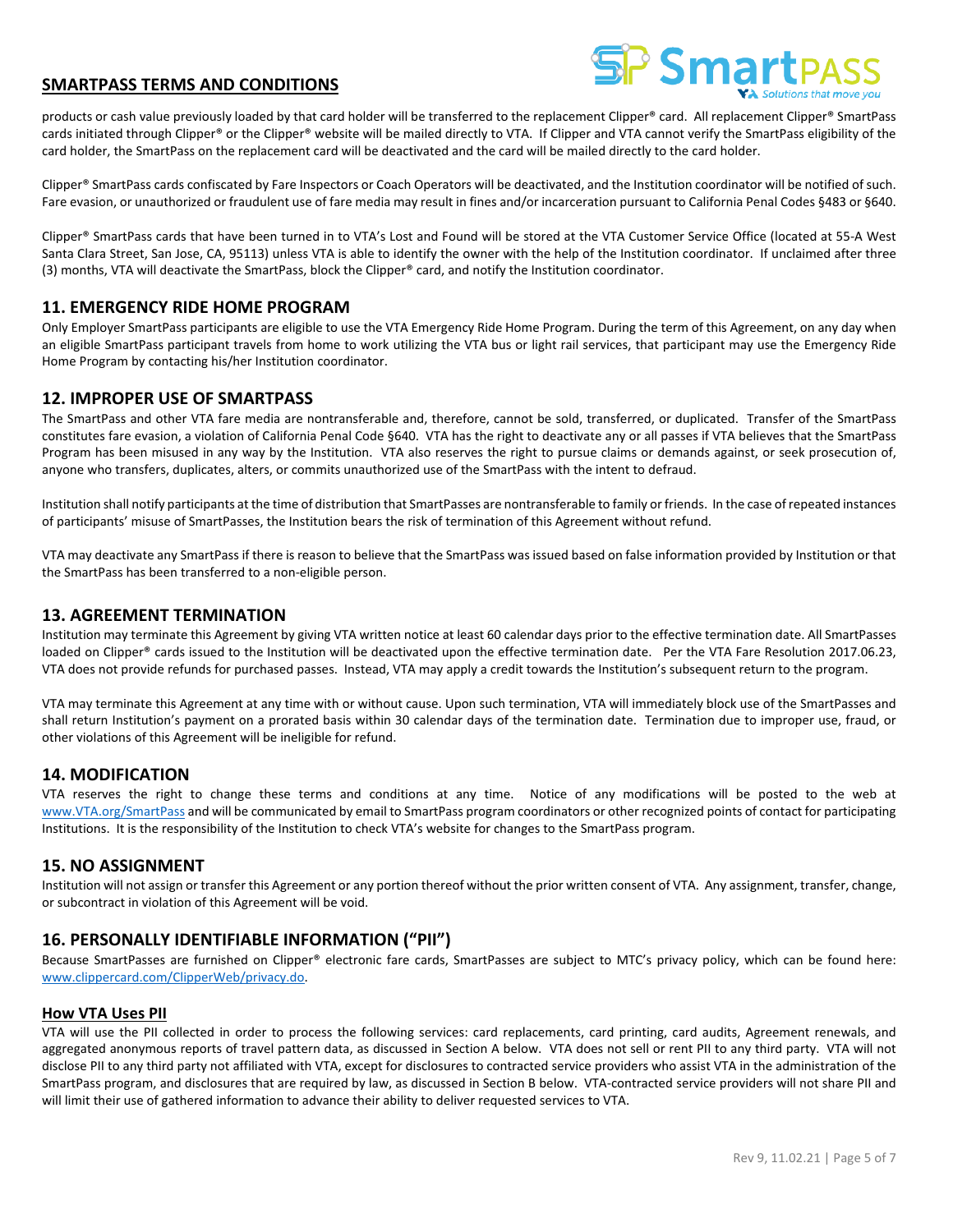

### **A. Travel Pattern Data**

Travel Pattern Data is information associated with a Clipper® card's trip start and end points, routes used, and date(s) and time(s) traveled. VTA will aggregate Individual Clipper® card Travel Pattern Data. VTA will provide aggregated data to Institutions as anonymous usage data.

### **B. Disclosure of Personal Information as Required by Law**

In the State of California, laws exist to ensure that government is open, and that the public has a right to access appropriate records and information possessed by state and local government. At the same time, there are exceptions to the public's right to access public records. These exceptions serve various needs, including maintaining the privacy of individuals. Both state and federal laws provide exceptions. All information collected by VTA becomes public record that may be subject to inspection and copying by the public, unless an exemption in law exists. In addition, VTA will disclose personal information when required by law, or if we have a good-faith belief that such action is necessary to (a) comply with a current judicial proceeding, a court order, or legal process served on us, (b) protect and defend our rights, or (c) protect the rights, property, and other interests of our users or others. Information in anonymous, aggregated form may be shared freely.

## **17. ENTIRE AGREEMENT**

This Agreement constitutes the entire agreement between VTA and Institution relating to the subject matter hereof and supersedes any previous contracts, agreements, or understandings, whether oral or written. Neither party will be bound by any oral agreement or other understandings contrary to or in addition to the terms and conditions as stated herein.

### **18. AMENDMENT**

Except as expressly provided herein, the provisions of this Agreement will not be altered, modified, or amended except through the execution of a written amendment executed by VTA and Institution.

## **19. GOVERNING LAW**

The laws of the State of California will govern these terms and conditions, as well as any claim that might arise between Institution and VTA, without regard to conflict of law provisions.

## **20. FORUM SELECTION**

Institution will resolve any claim, cause of action, or dispute (collectively "Claims") that Institution has with VTA, arising out of or related to this Agreement, in a state or federal court located in Santa Clara County, California. Institution agrees to submit to the personal jurisdiction of the courts located in Santa Clara County, California for the purpose of litigating all such Claims.

### **21. NONWAIVER**

The failure of VTA to insist upon the strict performance of any of the terms, covenants, or conditions of this Agreement will not be deemed a waiver of any right or remedy that VTA may have and will not be deemed a waiver of VTA's right to require strict performance of all of the terms, covenants, and conditions hereunder.

## **22. SEVERABILITY**

If any of the provisions of this Agreement (or portions or applications thereof) are held to be unenforceable or invalid by any court of competent jurisdiction, VTA and Institution shall negotiate an equitable adjustment in the provisions of the Agreement with a view toward effecting the purpose of this Agreement, and the validity and enforceability of the remaining provisions or portions or applications thereof will not be affected thereby.

## **23. AUTHORIZED REPRESENTATIVE**

"Authorized Representatives" will be those persons identified on the signature page of this Agreement. Authorized Representatives, or assigned designees, have authority to authorize changes to the scope, terms, and conditions of this Agreement, as set forth herein.

## **24. NOTICES**

Notices related to this Agreement must be in writing and be addressed to the Authorized Representatives at the addresses set forth on the signature page of the Agreement.